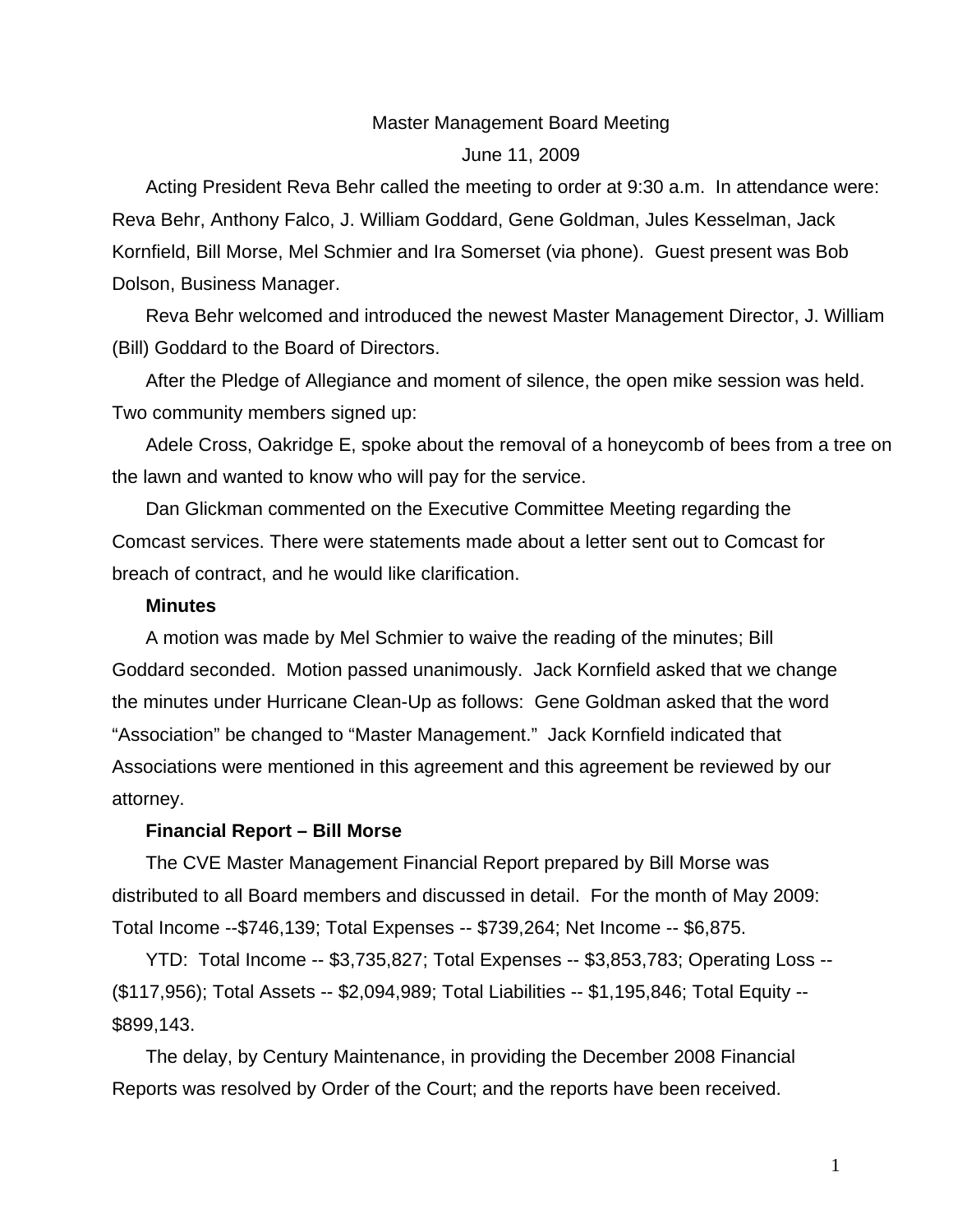The net status of Assessments Receivable from monthly coupons of approximately 330 unit owners, as of December 31, 2008 -- \$116,285.

*Overdue* Accounts Receivable, representing 1,133 unit owners (January 1 through May 31)

-- \$240,517; 478 unit owners (over 30 days) -- \$35,330; 208 unit owners (over 60 days) -- \$34,345; 98 unit owners (over 90 days) -- \$23,877; 31 unit owners (over 120 days) -- \$10,204; 318 unit owners (over 150 days) -- \$136,760.

#### **Legal Committee – Bill Morse**

An opinion letter was read from Patrick Murphy regarding watering guidelines and the Seacrest contract, regarding cutting the overgrown perimeter hedges. Mr. Murphy stated that Master Management does not have a strong legal basis under the existing contract to require Seacrest to cut back the hedges. With regard to the watering guidelines, Mr. Murphy stated that the operation, rights and obligations to water, reside with Master Management. Reva Behr will prepare a letter to send to East Coast and Associations asking them to cease and desist from watering as Seacrest, the official management company for Master Management, will be taking over the responsibility for watering all the buildings of the Village, effective immediately.

#### **Acting President's Report – Reva Behr**

**Century Service Systems** – Our lawyers received an extension of 30 days to gather the documents for the lawsuit.

**Property Lines** *–*We have not found any documentation on property lines along Military Trail or SW  $10<sup>th</sup>$  Street to support the City's claim that it is CVE property and that CVE and Master Management are required to maintain it. Verbal requests to Deerfield Beach officials have not yielded responses. Ira Somerset suggested we request written documentation from the Mayor and City Commissioner.

**Comcast** *–* Dick Ciocca, Comcast Committee Chair, has been informed that CVE will have, free of charge, for one year, the TV Guide Channels, 18 and 41. If you do not have this channel, call Comcast directly.

**Security** – Several residents in CVE have been victims of scams. Please be careful and do not give out personal information when answering the phone. Also, residents should be responsible with their personal belongings in the gym.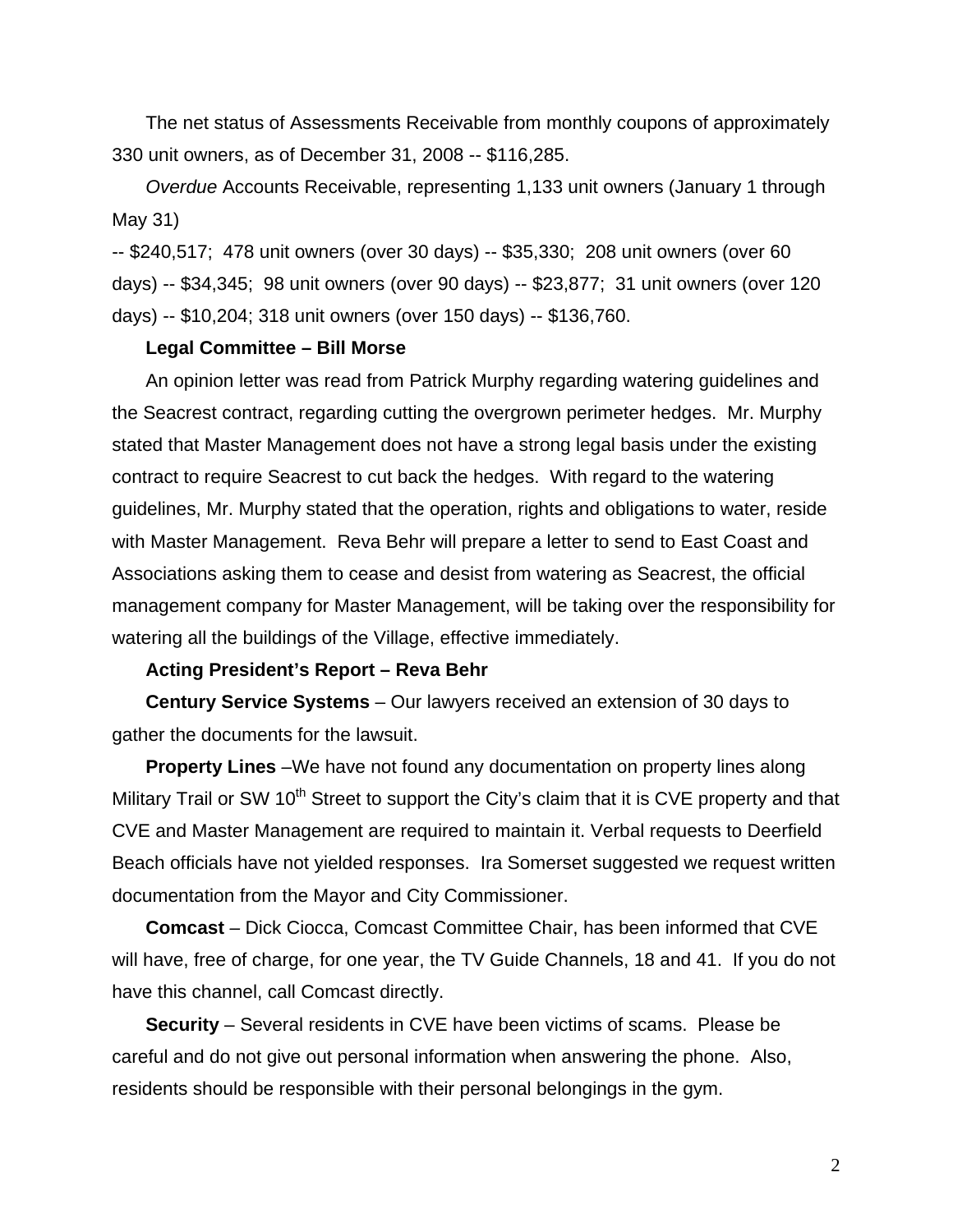# **Business Manager's Report – Bob Dolson**

## **Air Conditioning**

Le Club A/C in contract; units are being manufactured, waiting for permits and anticipate June installation. Ira Somerset moved to approve replacement of the condenser fan unit in the Activities Center, by Cool Team, at a cost of \$725; Mel Schmier seconded. Motion passed unanimously.

### **Bus Bench Pads**

All pads are installed and inspected. Benches are being located onto pads and will be anchored.

#### **Irrigation**

IDG report is almost complete. Mr. Perkins is waiting for two items, FPL and Geologist; Final Report will be available next week. Pump Station repairs to date were \$34,675, close to the authorized \$36,000. Mel Schmier moved to approve an additional \$4,000 for pump repairs; Jack Kornfield seconded. Motion passed unanimously.

## **Landscape**

Seacrest will replace damaged hedge material along West Drive and at Newport and Ventnor the week of June 15. Planters for East and West Gate Houses will be installed the week of June 15.

After a detailed discussion on the trimming of the perimeter hedge, Jules Kesselman moved to accept G&V Shalom's proposal; Reva Behr seconded. Bill Morse moved to table the discussion; Mel Schmier seconded. Motion passed 7:1.

In anticipation of the hurricane season, bids were solicited for trimming Master Management trees. Anthony Falco moved to approve the proposal from G&V Shalom Tree Care to trim Master Management trees for a total of \$26,612 plus any applicable permit fees and tax; Mel Schmier seconded. Motion passed 7:1.

## **Maintenance Issues**

Roof painting at the East and West Gate houses is complete. Three gate valves in the Tilford Pool Pump Room need replacement. Anthony Falco moved to approve the proposal, dated May 12, from Knox Pools, Inc. to replace three vacuum pump valves for \$556.50, including sales tax; Reva Behr seconded. Motion passed 7:1.

## **Pool Fence**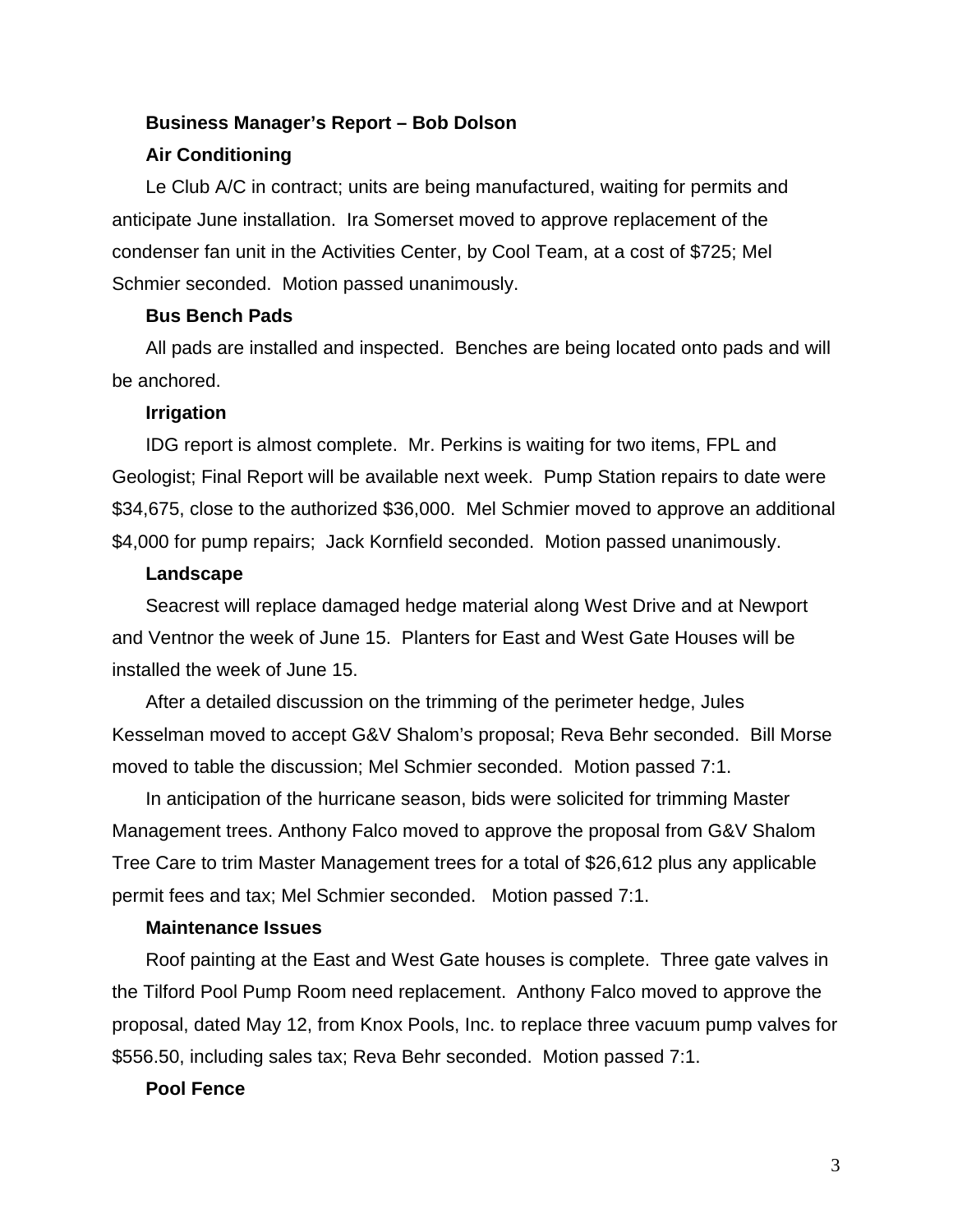State Law now requires a fence of minimum height of 48" around all pools. To comply, Tilford Pool must have a fence installed. Mel Schmier moved to approve the proposal from Bulldog Fence, dated May 19, 2009, to supply and install a fence around the Tilford Pool for \$4,065, provided all safety features are included in accordance with the law, plus any applicable tax and permit fees; Jack Kornfield seconded. Motion passed unanimously.

## **Waterproofing and Sealing**

The windows and doors at Le Club and in the Activities Center are in need of sealing and waterproofing. Jack Kornfield moved to authorize Ability Glass and Mirror to perform the repairs as outlined on the proposal, dated June 9, 2009, for \$12,306, including tax and permits; Bill Goddard seconded. Motion passed unanimously.

## **Parking Lot Lighting**

There are nine aluminum light poles that need replacement. Anthony Falco moved to approve the FDC Electric proposal to replace the nine light poles at the Master Management complex for \$14,400, plus permit fees as per proposal, dated May 6, 2009; Reva Behr seconded. Motion passed 6:1 with one abstention.

## **Stop Signs**

Several Stop signs that are faded need to be replaced. Gene Goldman moved to approve the proposal from Signsations for 12 Stop signs for a total of \$742.26, including tax; William Goddard seconded. Motion passed unanimously.

## **Road Repairs**

Thirty-five locations throughout the Village require road repairs. William Goddard moved to approve Five Star to repair 2,397 square yards of asphalt for \$39,080, plus tax and permit fees; Mel Schmier seconded. Motion passed unanimously.

#### **Roofing Project**

Roofing project is underway. Rain has caused some delay and an estimated completion date of July 4 is expected.

## **Security**

**S**afety Loop Detectors have been installed. Security enhancements at all exit gates were discussed. Bill Morse moved to table this discussion to a later date when funds are available for this project; Jack Kornfield seconded. Motion passed unanimously.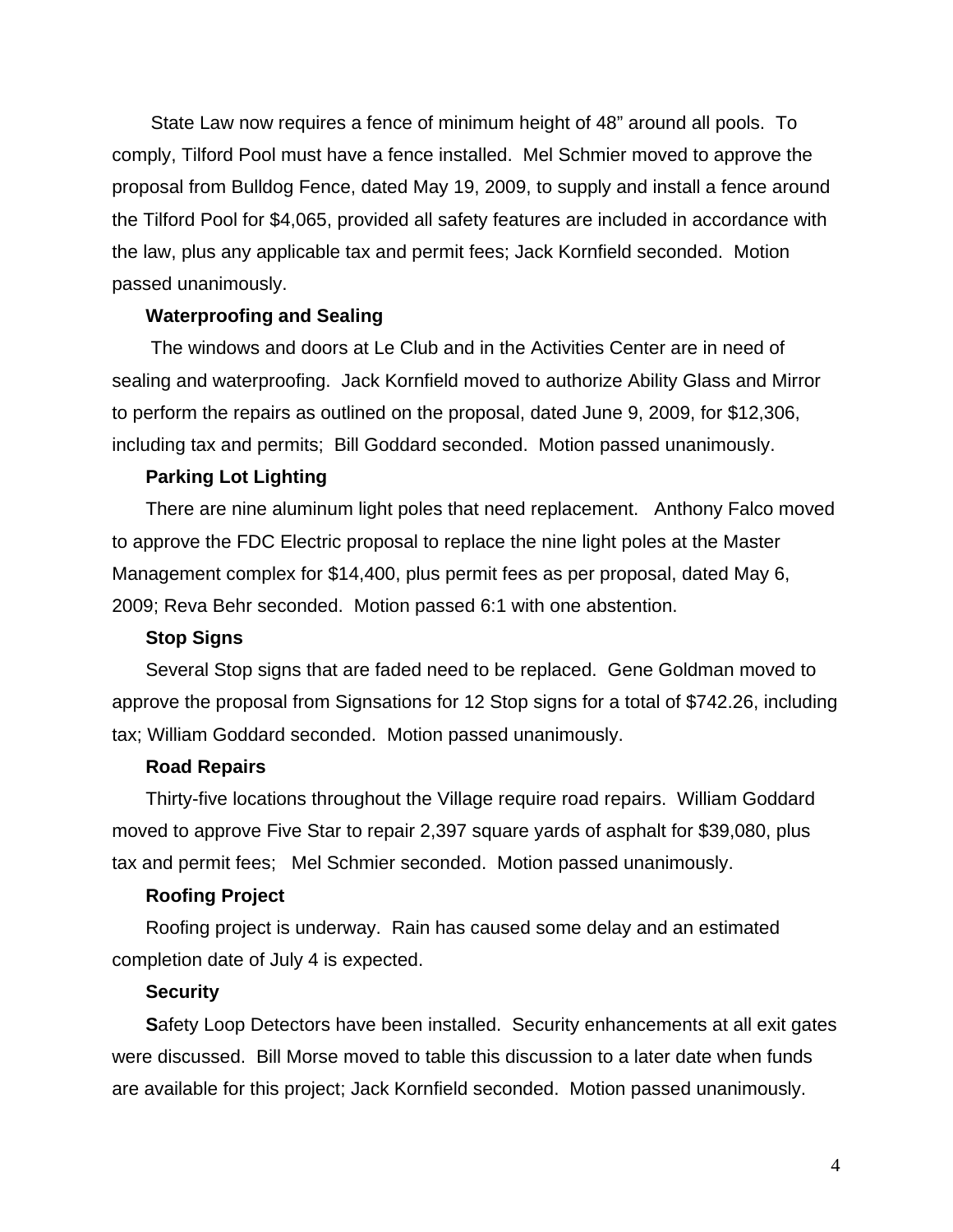#### **Signs**

Sign project is progressing and a sample sign from Signsations was installed in the Harwood area.

#### **Transportation Committee**

Reva Behr announced that Jack Kornfield has resigned as Chair and as a member of the Transportation Committee and thanked Jack for his support and work on the Committee. Mel Schmier and Charles Parness will now be co-chairing the Committee. Mel Schmier discussed the meeting held with Lewis Herring (Quality Transportation). Topics discussed were a recent bus incident, uniforms of drivers, motor scooters, drivers using cell phones, drivers stopping at designated bus stops, drivers checking IDs of riders, monthly meetings with Mr. Herring, ridership data and improved methods for reporting rider complaints. The Committee is proposing an Open Meeting for residents in July or August. Mel Schmier will put together a Memorandum of Agreement between Quality and Master Management for the Board to consider at the next meeting.

## **Old Business**

Jack Kornfield moved to hold an open workshop to hire an Executive Director; Mel Schmier seconded. Bill Morse moved to table discussion until next meeting; Jack Kornfield seconded. Motion passed unanimously.

## **New Business**

Jules Kesselman discussed the removal of the beehive in the Preserve that cost an Association \$500. A motion was made by Jules Kesselman to approve the reimbursement of \$500 to the Association; Mel Schmier seconded. After a discussion, the Board voted and the motion failed unanimously.

Reva Behr discussed the expiration of the current copier lease. A new lease for the copier would be the same amount as the current lease, but the new copier would have many additional and desirable features. Anthony Falco moved to accept the proposal of a new lease on a Toshiba copier; Jack Kornfield seconded. Motion passed unanimously.

Reva Behr discussed purchasing a Quick Books software program user license for The *Reporter*. Bill Goddard moved to purchase the new version of Quick Books with a